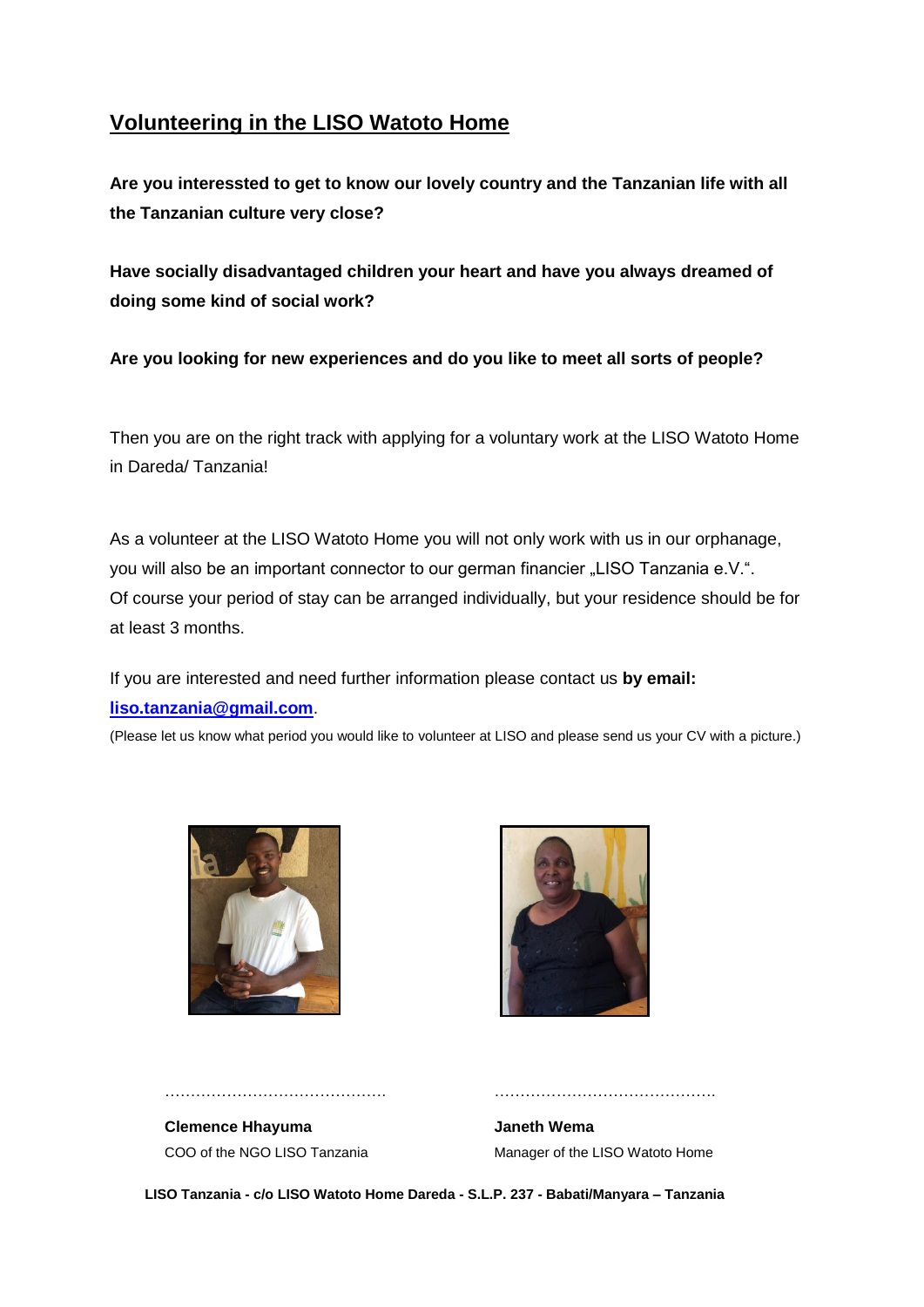### **Frequently asked questions:**

#### **1. Where will I stay?**

As a volunteer of the non-profit organisation LISO Tanzania in Dareda you can stay in the LISO Watoto Home, that is funded through the german LISO Tanzania e.V. .

Of course in the LISO Watoto Home you will get a free accomodation. It is possible to stay in a guesthouse in Dareda as well, but these costs have to be borne by yourself.

#### **2. What kind of visa will I need?**

For a voluntary stay at the LISO Watoto Home there is a work permit needed. The costs of a work permit of a 3 month stay are about USD 200 – these costs have to be borne by the volunteer. What kind of documents are needed and how to get these work permit will be discussed by conclusion of the working contract with the non-profit organisation LISO Tanzania in Dareda.

#### **3. How will I reach the LISO Watoto Home in Dareda?**

After your arrival at the KIA Airport near Arusha you will be picked up by the manager of the LISO Watoto Home. Both of you will travel to Arusha by taxi (1,5h drive) and than take a bus from Arusha to Dareda (another 4h drive).

If your arrival is really late at the airport you will stay a night in the Arusha Backpackers before driving to Dareda. It will be organized by the manager of the LISO Watoto Home.

#### **4. How can I pay in Tanzania?**

Usually you have to pay cash all kind of staff. Our advise is to take USD or EUROS with you for a start to change these into Tanzanian Shilling in Arusha. There are exchange offices all over. Of course it is possible to withdraw money with a credit or debit card at an ATM as well, but it should be noted that the next ATM near Dareda is in Babati (1h bus drive from Dareda).

Please be aware it is not allowed to bring Tanzanian Shilling into the country from Germany.

#### **5. Do I need an international health insurance for my stay abroad?**

Yes. A good international health insurance with a possible return transport in case of emergency as well as an international accident insurance is required to work as a volunteer for the LISO Watoto Home. They have to be demonstrated until departure and the costs for these insurances have to be borne by the volunteer.

#### **6. What kind of immunizations will I need?**

For a stay in Tanzania there are different immunizations needed as well as a malaria prophylaxis. A consultation of a doctor of tropical medicine in your country is recommended.

Please ask your health insurance about an assumption of these costs. The most will at least pay a part of these costs.

### **7. Is there any medical care in Dareda?**

In Dareda there is a well-appointed hospital. In some emergency cases it is possible to get a transfer of the flying doctors to a hospital in Arusha as well.